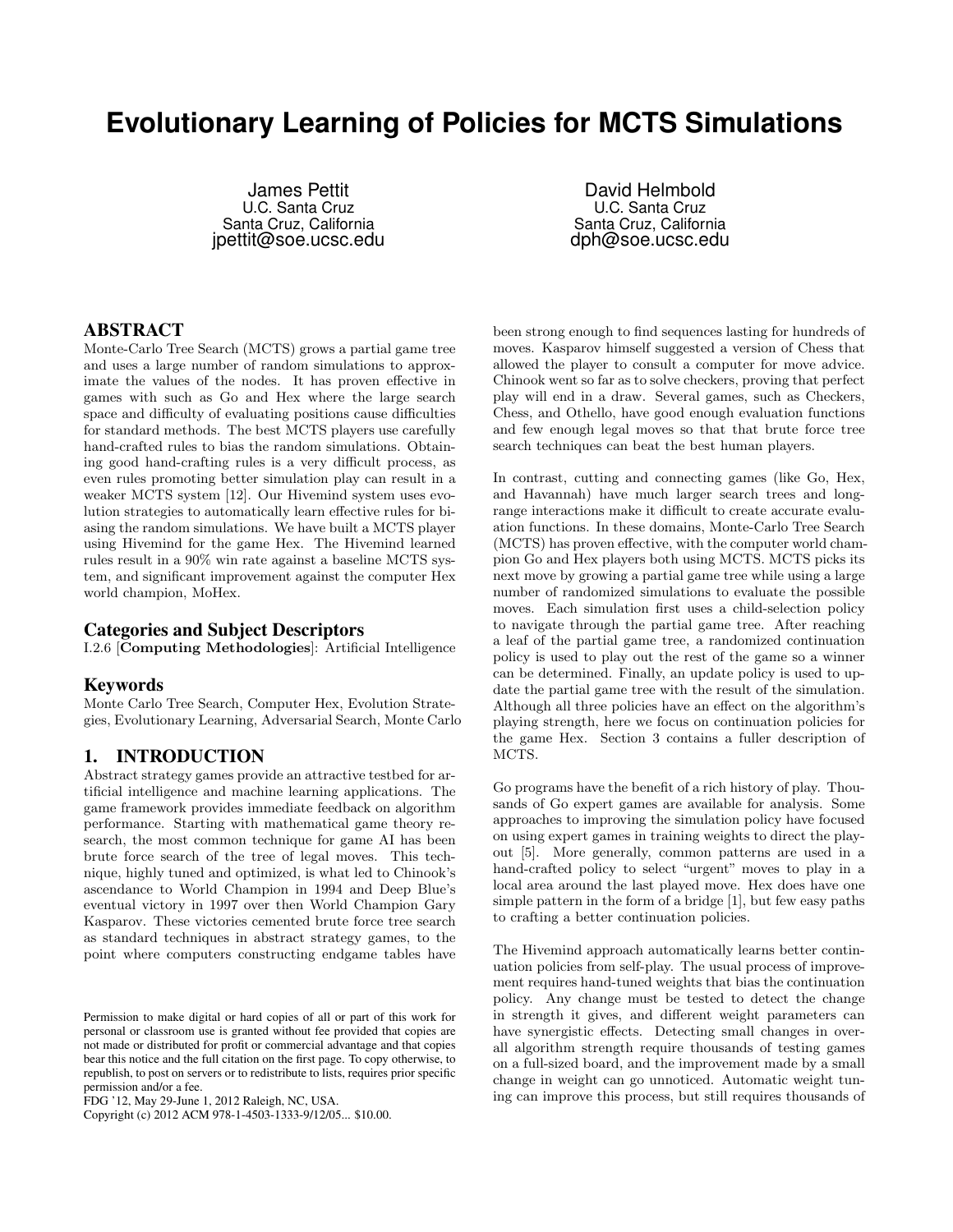learning games. Recent work in this area has focused on learning weights for a small number of patterns using expert knowledge and reinforcement learning [17]. Hivemind is an alternative approach using evolutionary learning. Because it relies on self-play, Hivemind avoids the need for extensive expert knowledge or a strong outside player. By using an evolutionary approach, Hivemind can handle the subtle interactions between weights that can have a strong effect on overall playing strength. Although our experiments have focused on Hex, the Hivemind framework is suitable for generic Monte-Carlo Tree Search, and has been implemented for both Go and Hex.

Our experiments answer several questions, including:

- How beneficial are the learned policies ?
- How stable is the evolutionary learning process?
- Do the learned policies work on different board sizes?

The continuation biases learned by Hivemind dramatically improve the playing strength of simple MCTS players. Our experiments show that the Hivemind biases have a 90% win rate over an unbiased continuation policy, and about 85% win rates over two other continuation policies that favor local moves. Hivemind also wins 6.5% of its games against the world champion MoHex. Although 6.5% indicates that there is still a lot of room for improvement, we note that the other simple policies were unable to win any games against Mo-Hex. Furthermore, Hivemind is improving only the continuation policy, improvements in the child-selection and tree updating policies could have greatly synergistic benefits.

The evolution strategies approach used by Hivemind is surprisingly stable. In 10 different evolutionary runs, the win rates over the unbiased continuation policy remained between 87% and 93.5%. Furthermore, the learned strategies generalize well to different board sizes. Despite using  $7 \times 7$ boards for faster training, the learned biases performed as well (and usually better!) against the simple policies on  $11 \times 11$  and  $13 \times 13$  boards.

The remainder of the paper begins with some background on the game of Hex in Section 2 and an overview of MCTS in Section 3. The Hivemind system is presented in Section 4 and Section 5 describes our experimental setup and results.

# 2. BACKGROUND: THE GAME OF HEX

Hex is a two player, full-information, abstract strategy game played on an NxN grid of hexagons. The players are Black and White and alternate placing markers of their color on empty hexagons. The object of the game is to form an unbroken chain from one side of the board to the other. Figure 1 shows an example game in progress on a 7x7 board, note that the numbers indicate the order in which the markers were played and have no effect on the game. Figure 2 shows the final position, Black having just played the winning move (25), completing an unbroken chain connecting both his sides.

Hex is a cutting and connecting game whose high computational complexity and simple scoring mechanism makes it attractive for AI research. Once placed, a piece never leaves the board. The only criterion for a legal move is that the



Figure 1: 7x7 Hex Game, White to play.

hexagon be unoccupied (empty). Gale '79 proved the game cannot end in a draw, simplifying minimax methods. Nash, one of the inventors of the game, used a strategy stealing argument to prove the existence of a winning strategy for the first player, but the proof is by reduction and offers no insight into the winning strategy. Solutions for all opening moves on a 7x7 and 8x8 board have been found [15]. Of the 81 possible 9x9 openings, only 13 remain unsolved (taking symmetry into account). 13x13 is the default board size in computer Hex competitions.

There are three Hex programs that have historically competed for world champion status in the Computer Olympiad. Gabor Melis' Six is the previous world champion (up to 2007). Six uses traditional alpha-beta search with an evaluation function based on an electrical circuit model (proposed by Anshelevich 2002) [1]. Wolve, from the University Alberta, also uses the Anshelevich algorithm, but more aggressively prunes provably inferior moves. MoHex, also from Alberta, is based on the newer Monte-Carlo Tree Search technique, leveraging the open source Fuego library. Mo-Hex is the current world-champion, having finished ahead of Wolve in 2008, 2009 and 2010.

Despite its simpler rules, Hex has a similar branching factor as Go and long-range interactions make it difficult to evaluate Hex positions. Although we emphasize Hex here, the techniques we propose generalize to any cutting and connecting game (such as Go or Havannah).

# 3. MONTE CARLO TREE SEARCH

The basic Monte-Carlo technique for computer Go was proposed by Brügmann  $[4]$ . His program Mango effectively used a "flat" search tree (1-ply) and simply ran simulations from each candidate move to estimate its value. Later MCTS techniques use Monte-Carlo simulations to grow a partial search tree. The UCT algorithm was developed alongside MCTS to direct the growth of the search tree [11]. At any point, the search can be stopped and the current state of the tree used to select a move to play.

All nodes in the tree correspond to a fixed board position, i.e. the occupancy state of the board and which player is next to move. Nodes also have statistics associated with their position: the number of winning simulations performed that used the node, and the total number of simulations that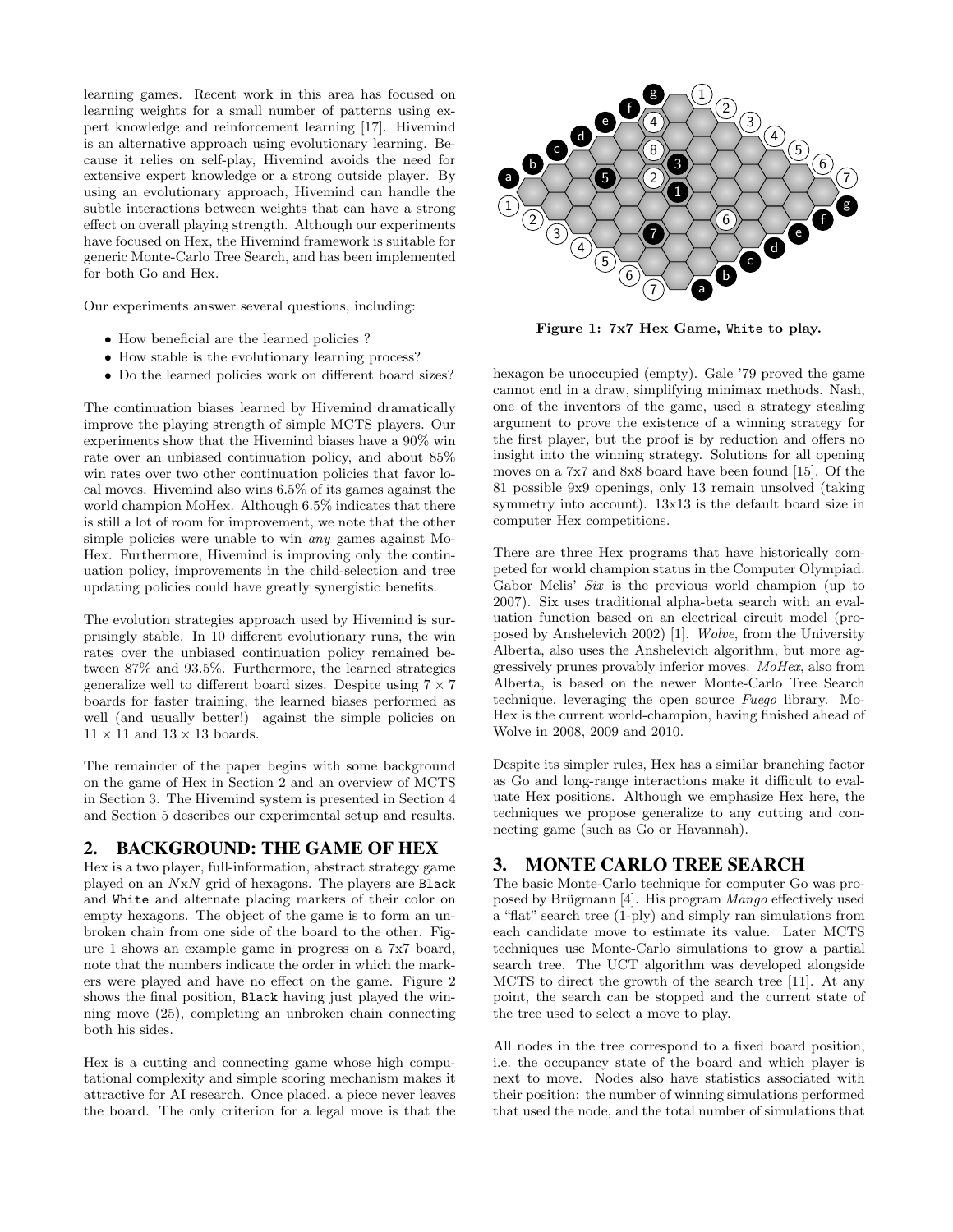

Figure 2: Finished 7x7 Hex Game, Black's play 25 (at d1) gives him an unbroken path from top to bottom.



Figure 3: Partial MC Search Tree

included the node. For each simulation the algorithm will start at the root node, recursively traverse the (partial) tree until it reaches a leaf node. The simulation continues from the position represented by this leaf node until a winner is determined. The result of the simulation is used to update the statistics at nodes in the tree (see Listing 1). If the leaf node has been visited enough times  $(50 \text{ in our case}^1)$ , then it is expanded and nodes for all possible moves from that position are added to the search tree.

The effectiveness of MCTS depends on three policies:

- The child-selection policy recursively traverses the tree, selecting promising moves for further exploration.
- The *continuation* policy randomly or semi-randomly "plays out" the game from a leaf position in the tree until a final position.
- The *update* policy modifies the win/loss statistics of nodes based on the simulation results, and determines when to grow the search tree.

Listing 1: MCTS Algorithm Pseudocode function  $search(root)$ : for i in range  $(\text{simulations})$ :  $sim$ ulate\_from (root) function simulate\_from (node) returns outcome if node is leaf  $outcome = continue\_from (node)$ else :  $child = select\_child \pmod{p}$  $outcome = simulate\_from (child)$  $node \cdot visits++$ if outcome is node. player win node . wins++ if  $(node. visits == 50) expand (node)$ return outcome

Gelly and others have shown that using heuristics in both the child-selection and continuation policies can prove extremely beneficial [12, 10] for Go. However, this requires expert knowledge (heuristics) that is hard to obtain or not available for some games (particularly new games).

Figure 3 shows a partial Monte-Carlo search tree for the given position. In the example, the child-selection policy visited the node for Black E4, then White A1. The continuation policy ran, completing the game from the positiion with E4 occupied by Black and A1 occupied by White. This resulted in a loss for Black. The update policy updates all nodes along the visited path, incrementing the wins for White moves and incrementing the losses for Black moves.

## 3.1 Child Selection Policy

The select\_child function defines the child selection policy. It must return the child of the given node to step into next. In general, child selection must trade off between exploitation and exploration. It is important to "exploit" those child nodes with high win-rates, both to discover possible weaknesses and to obtain highly accurate win-rate estimates. Simultaneously, a child with a low number of visits must also be explored since a low win-rate could be due to a few unlucky simulations. This exploration/exploitation tradeoff is related to a variance reduction problem. We want very low variance on the estimates for the good moves in order to maximize the chances of making the best move. On the other hand, if the variance of a seemingly poor move is very high, then there is a significant chance that that move could actually be very good.

One way to balance this exploration/exploitation trade-off is the Upper-Confidence for Trees algorithm (UCT). UCT incorporates the win-rate of a child with a term that increases in value as the ratio of the child's visits to its parents decreases. Eventually, no matter how bad the estimated value of a position is, it will be re-visited and the estimate updated. UCT has several variations, but the "pure" version has been proven to eventually yield the correct minimax value of a position, given an infinite number of simulations [11].

<sup>1</sup>Lower numbers promote accurate exploration at the cost of larger trees and increased computation. Our choice of 50 is somewhat arbitrary, values from 1 to 100 are used in UCT programs on the CGOS Computer Go Server[18].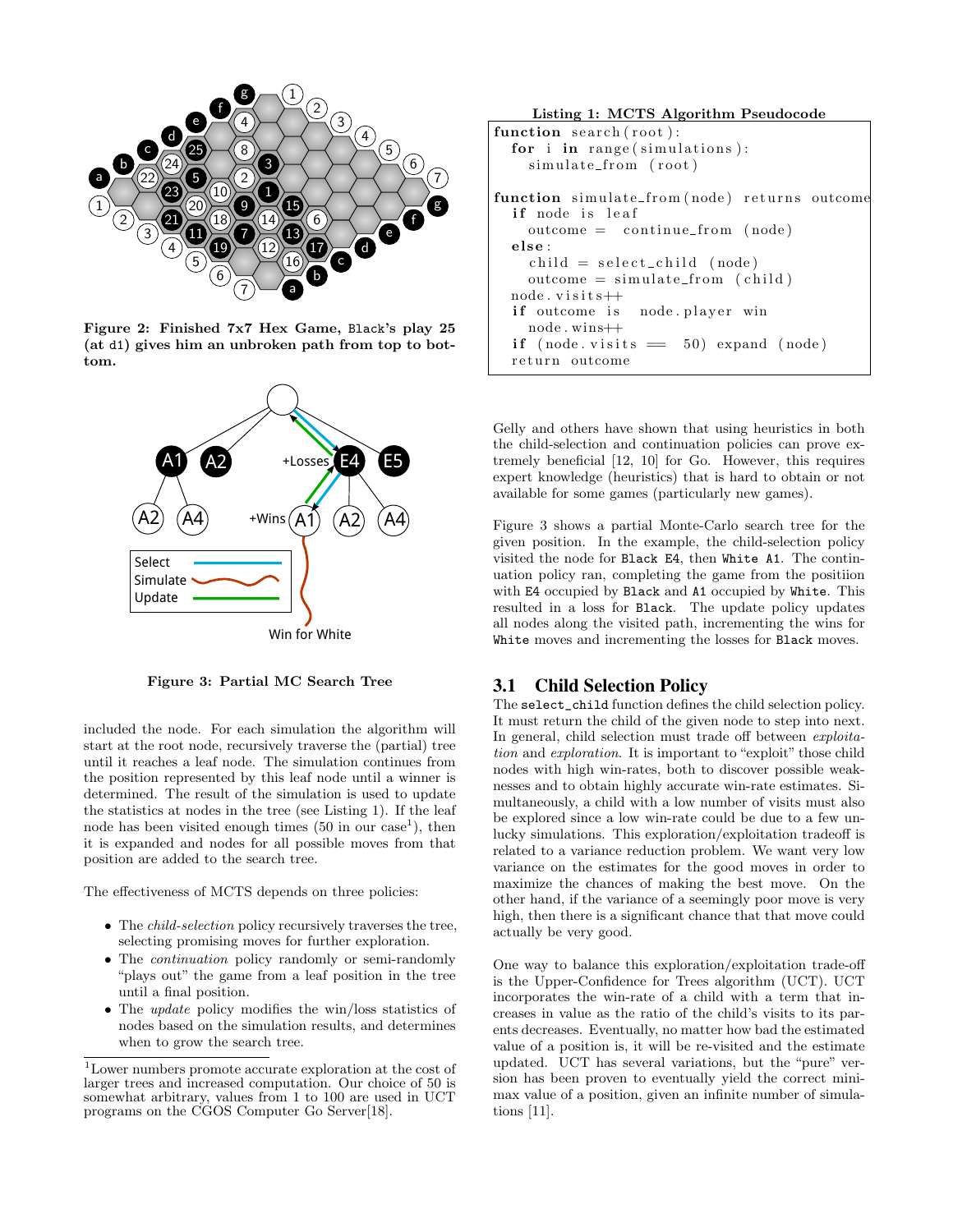The UCT priority of a child node is:

$$
\texttt{child}.\mathtt{winnerate} + C * \sqrt{\frac{\log\left(\texttt{parent}.\texttt{visits}\right)}{\texttt{child}.\texttt{visits}}}.
$$

The *exploration coefficient*, C, can be varied to increase or decrease the level of exploration versus exploitation. Note that a very low value will yield a function that relies almost exclusively on the estimated win-rate of a position, while a high value will visit nodes more equally, placing less emphasis on the estimated value.

#### 3.2 Continuation Policy

The continue\_from function plays out the rest of the game from the current position. The simplest policy, which we call the default policy, plays uniformly at random from the legal moves until the game ends (in Hex, when one player has a winning path). The continuation policy has a large effect on the strength of the MCTS player. In fact, one of the top Go engines, MoGo, uses a near-zero exploration coefficient in its child selection policy, putting most of the control of the search in the hands of the continuation policy [9]. Initial research in MCTS Go players focused on using a strong continuation policy, with expert-derived heuristics to select the next move [5]. The top computer Go programs all have complex hand-crafted policies with rules to examine the current position and select a "good" move to play, possibly with a stochastic choice between several candidates. Only when none of the rules match do they fall back to a uniform random move. It was quickly found that building a stronger continuation policy does not guarantee better performance when used in the full tree search [12]. In other words, when the continuation policies are used as players, the relative strengths of the continuation policies are poor predictors of how well the MCTS algorithms relying on these continuation policies will perform. This surprising result may be due to stronger continuation policies under-exploring the search space. In any case, this means that hand crafting an effective continuation policy requires benchmarking and frequent tests of the entire MCTS system as small changes to the simulation policy can have unpredictable effects on overall performance. This illustrates the need for automated systems for tuning the continuation policy.

Another constraint on the continuation policy is its speed. MCTS algorithms require large numbers of random simulations to compute accurate statistics and select good moves, therefore the continuation policy must be not be overly complex and implemented efficiently.

## 3.3 Update Policy

Once a simulation is finished, the result is used to update the search tree. Basic MCTS systems updated the win and visit statistics only along the traversed path. It was quickly discovered that more aggressive update strategies are often profitable. One simple example is the All-Moves-As-First (AMAF) heuristic [4] that exploits the fact that moves played in a simulation could have been played in any order. Thus, a move deep in the simulation could be fictitiously treated as the "first" move from an intermediate position. In addition to updating the statistics of the nodes in the path, all children of nodes on the path corresponding to moves made later in the simulation also have their AMAF win and visit counts updated.

Several methods can be used to blend the AMAF results with the "pure" results, such as a weighted average. Other blending functions include Cutoff and Rapid Action Value Estimation (RAVE) [6]. Helmbold and Parker-Wood (2009) have a summary of the various update policies and blending methods, along with experimental results showing marked improvement over the baseline of pure UCT [14]. One noteworthy conjecture is that there is no "silver bullet" update policy. If the simulation policy is random and unbiased, the AMAF updates might be similarly unbiased. However, a simulation policy that preferentially plays certain moves might have an unpredictable effect on which nodes receive AMAF updates. This can then propagate to which nodes are selected during the UCT selection, and have chaotic effects on the search as a whole.

Our Hivemind experiments use only the basic update policy, updating win and visit counts for only those nodes on the traversed path.

The tree update policy also determines how the partial search tree is grown. Generally, systems will add the possible children of a leaf to the tree after the leaf has been visited a sufficient number of times. This number is a parameter in Hivemind, and our experiments have set it to the (untuned) value of 50.

# 4. THE HIVEMIND SYSTEM

Hivemind is a system that learns to play abstract strategy games on a regular board. The system consists of three modules: the evolutionary learning process, a Monte-Carlo based UCT search tree implementation, and a "Game Tracker interface" used by the tree search to maintain game state information. The design was influenced by Fuego, although Hivemind is written in a different language (Google's Go [13]). In particular, the tracker interface is very similar to Fuego's subclassing system for implementing multiple games [8]. Hivemind's tracker interface is currently implemented for the games of Hex, Go, and Tic-Tac-Toe. The major contribution of Hivemind is the integration of evolutionary learning to automatically learn appropriate continuation policies. Preliminary work tried learning with particle swarm optimization, but we found that evolution strategies gave superior results.

Using evolution strategies to learn continuation policies requires that the continuation policies are encoded as vectors. We first describe this encoding. Section 4.2 describes the Game Tracker module, and Section 4.3 describes the use of Evolutionary Strategies.

# 4.1 Continuation Policies and Local Patterns

Hivemind uses local patterns around the previous move to bias the random continuations. Responding to an opponent's threat is often necessary in cutting and connecting games and local patterns around the last move can be efficiently evaluated, allowing for efficient simulation. Strong MCTS Go programs like MoGo [12] use hand-crafted local patterns to direct their continuation policies.

Each empty location around this last move is a candidate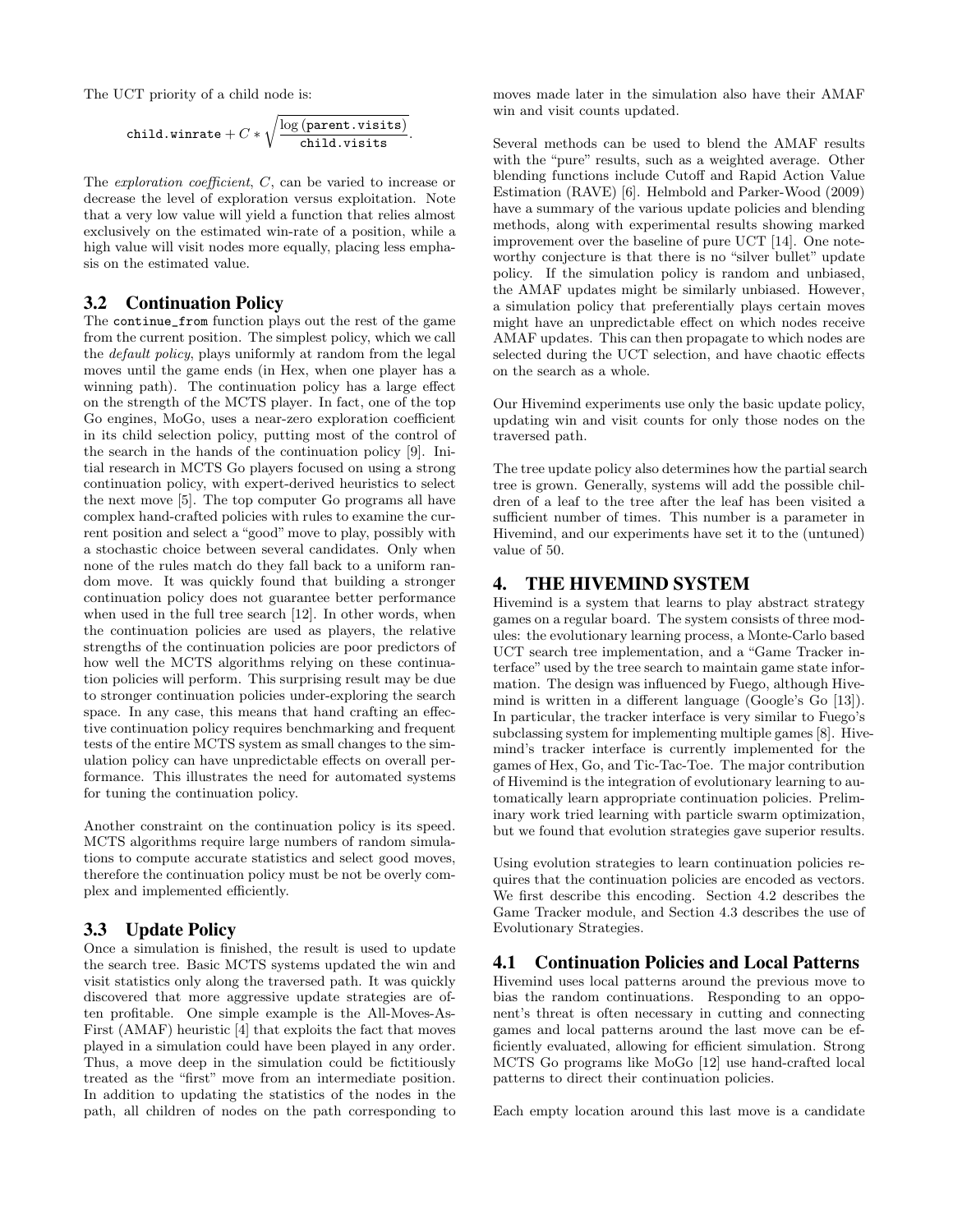

Figure 4: A 4x4 board with the 3 patterns shown<br>around Black's last move. Example weights are around Black's last move. shown in the center vertex.



Figure 5: The encoding from pattern A to a 32 bit integer. Using the weight from figure 4, the real value 6 would be stored at position 102 in the weight map.

local response, and a pattern database gives each of these candidates a weight indicating its relative importance. During a continuation play-out, a candidate local response is selected with probability proportional to its weight. Figures 4 and 5 show graphically how a local patterns can be mapped to an integer. The orange marker denotes the last move played. In Hex there are less than  $2 \times 4^6 = 2^{13}$  possible local patterns, and assigning a weight to each of these patterns creates a continuation strategy. Thus the continuation strategies we consider correspond to an array of  $2^{13}$  weights, one for each local pattern.

In the example shown in figure 4, the sum of the three weights is 11. Thus, vertex A will be selected with probability  $P(A) = \frac{6}{11} \approx 0.54$ . B will be selected with  $P(B) \approx 0.27$ and C with  $\overline{P}(C) \approx 0.18$ . Note that  $P(A) + P(B) + P(C) = 1$ so one of A, B, or C will be selected.

A local pattern can assign a candidate move a weight of 0. If so, it will never be selected using the local response policy. If all patterns adjacent to the last move have weight 0, or if all adjacent vertices are already occupied, the continuation policy makes a move at random from all legal possibilities.

Although conceptually an array with  $2^{13}$  entries, Hivemind implements continuation strategies as 32-bit hashmaps. The additional overhead is modest and the larger hashmaps have space for additional properties (such as distance to a side). Note that in Figure 5 the encoding includes a color bit in the 31st position. This denotes the color to play (either Black (1) or White (0)). This bit is important because Black and White have different goals – they are trying to connect along different diagonals. By using a reflection and flipping colors, one position can be translated into a symmetric position for the opposite color. We experimented with this approach, but it proved more troublesome than beneficial.

Note that many kinds of local hand-coded patterns (like those used by MoGo [12] for Go) can be expressed using the Hivemind encoding system.

## 4.2 Hivemind Game Tracker module

The Game Tracker module allows real games to be played via Monte-Carlo Tree Search. Its design was influenced by Fuego [8], and the Game Tracker interface is very similar to Fuego's subclassing system for implementing multiple games. Note that playing a single real game involves playing millions of simulated games when moves in the real game are chosen using Monte-Carlo Tree Search. Part of the Game Tracker's responsibility is to maintain the current simulation. The Game Tracker also stores the continuation policies of the two players as well as both the real-game board state and the board state in the current simulation. Note that the player making the move in the "real game" uses their continuation policy for both players in the simulated games.

The MCTS module is a simple generic implementation of Monte-Carlo Tree Search, using the UCT algorithm for child selection (see Section 3). The MCTS module uses the Game Tracker to keep track of the simulated game state as it runs simulated games and expands the search tree. The MCTS module is only about 600 lines of source code. Using some extra information from the Game Tracker, the MCTS module can be configurable to use RAVE and AMAF heuristics to update multiple nodes using the results of a single simulation.

The Game Tracker uses the policy weights for the players to implement the appropriate continuation policy and complete simulated games. It also implements the three baseline continuation policies described in Section 4.1. Completing simulated games quickly is critical, as more simulations-persecond generally results in better move selection. This emphasis on speed is why the tracker uses a monolithic Playout function to implement continuation policies. Many games have optimizations that can be performed in this Playout function that the search tree is unaware of. For example, the Hex tracker initializes a randomized list of empty positions so default policy move selection is a O(1) operation. This exploits the fact that in Hex, any empty location is a legal play. This is not the case for Go, so the Go engine uses other optimizations for fast random move selection.

The Game Tracker module uses an interface that is easily extendible to other games. In addition to the Playout function, the Game Tracker provides the following functionality.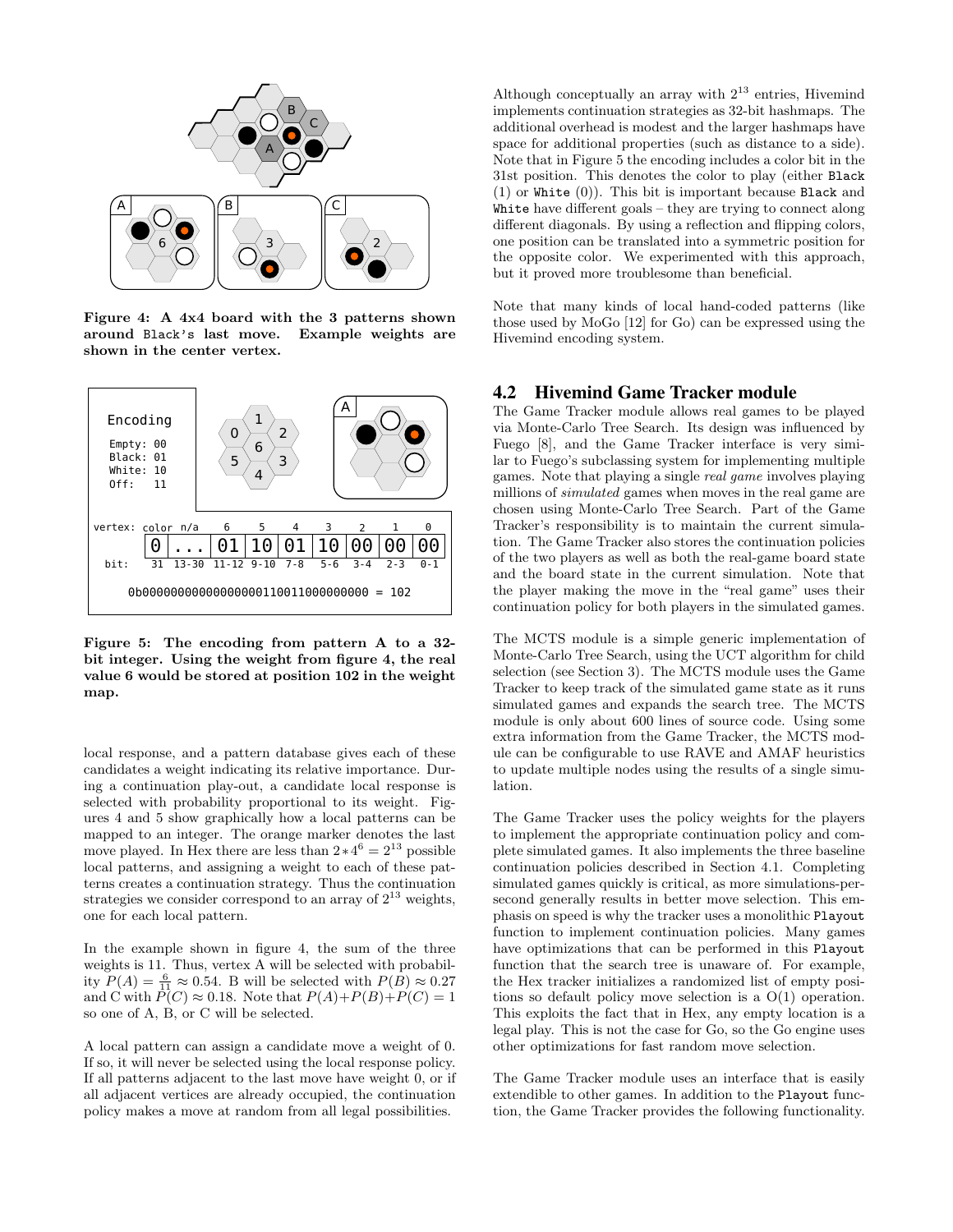- 1. A single function, Play(color, vertex), is used by the search tree to make a move in the simulated game.
- 2. The Legal(color, vertex) function is used to query the legality of a given move in the simulated game. The MCTS module uses this when the tree is gown as each time a leaf node is expanded, one child is added for each legal move from the leaf node's state.
- 3. The Winner() function is used to determine the current winner of the game. A special Empty player is returned if the game has not finished.
- 4. The WasPlayed(color, vertex) function provides information required for the AMAF heuristic.

A few extra functions also provide for debugging by prettyprinting the tracker's internal state.

The Game Tracker interface provides a simple definition of what is needed for a game to use the MCTS+UCT framework. In particular, Hivemind is well suited for 2 player placement games with perfect information. Since node expansion uses the Legal(color, vertex) function to find all legal children, Hivemind is not constrained to games with regular boards.

# 4.3 Evolution Strategies

Hivemind implements evolution strategies to learn good continuation policies. Evolution strategies (ES) is a collection of algorithms that operate on real-valued vectors. More information on evolution strategies and evolutionary learning in general can be found in Eberhard and Shi's excellent textbook Computational Intelligence: Concepts to Implementations [7]. The Evolution Strategies article on Scholarpedia.org also provides a good introduction to the topic [3].

Our implementation of ES works as follows.

- 1. An initial population (we use 30 individuals) is randomly generated. Each individual is represented by its vector of  $2^{13}$  local pattern weights (each pattern weight is randomly chosen from [0..100]) and a strategy parameter  $\sigma$  that controls how fast it evolves. During assessment, the individual will also be assigned a real-valued "fitness" attribute.
- 2. The algorithm iterates the following with each iteration forming one "generation":
	- (a) From the 30 parents, generate 35 children.
		- i. Each child is created by randomly selecting 2 parents and then averaging the parents' local patten weight vectors and strategy parameters.
		- ii. The child's strategy parameter  $\sigma$  is *mutated* to  $\sigma e^{\mathcal{N}(0,\tau^2)}$  (see below).
		- iii. Each local pattern weight of the child is mutated by adding a random variable drawn from the Normal Distribution  $\mathcal{N}(0, \sigma^2)$ .
	- (b) The best 5 performing parents are propagated through without mutation. This is commonly done to preserve well-performing solutions.
	- (c) Evaluate the fitness of the new pool of 40 individuals, and keep only the top 30 as parents for the next generation.

The numbers of: individuals starting generations, children generated, and good parents kept without mutation were picked arbitrarily, and do not have deep significance.

#### *Mutation of* σ

Note that  $\sigma$  is multiplied by a positive factor at each time step, and can never reach zero. The "learning rate"  $\tau$  can be scaled up or down to increase or decrease the variance of  $\sigma$ , a high values will give more mutation, low values less. We use an initial  $\tau = \frac{1}{\sqrt{2^{13}}}$  (recall that there are  $2^{13}$  pattern weights) and decrease  $\tau$  to zero as the number of generations approaches a set maximum (100 in our case). This forces the algorithm to converge, though not necessarily to an optimal solution. This choice of  $\tau$  is driven by experimental literature suggesting it works in many cases [3].

#### *Fitness Evaluation*

Every generation, each individual plays  $n = 5$  complete games against opponents chosen randomly from the current population. Opponents are drawn with replacement, so a given individual could play the same opponent more than once each generation. At the beginning of each game, one of the two players is randomly chosen to play Black, the other to play White. A swap-safe move was used to play the first move to greatly reduce the first-mover advantage. The winner of each game receives 1 point added to their fitness, the loser has 1 point deducted from their fitness. This means that individuals will be evaluated on about 10 games, but the exact number depends on how often they are chosen as opponents.

# 5. RESULTS AND CONCLUSIONS

We experimented with Hivemind and evolution strategies to answer the following four questions:

- 1. Do learned continuation policies have an advantage over the three baseline MCTS polices?
- 2. Are the results of evolution strategies learning stable and predictable?
- 3. How effective are the learned policies against worldclass competitors?
- 4. Do the learned continuation policies generalize well to other board sizes?

To train the learned policy we used the evolution process as described in Section 4.3 was run for 100 generations. Each evaluation game was played on a 7x7 board and used 1000 simulations per move in the fitness evaluation games. The individual from the 100th generation having the highest fitness was selected as the learned continuation policy. This learned continuation policy, as well as the three basic continuation policies described in Section 4.1, were coupled with a slightly modified UCT child selection policy that included the variance term suggested by Gelly 2006 [11] and a pure update policy, where only those nodes directly in the path traversed by UCT are updated with the result of a simulation. Matches were run using the Gomill software [16].

#### *Benefits of learned policy*

In principle any player could be used to evaluate the effectiveness of learning. We used a round-robin tournament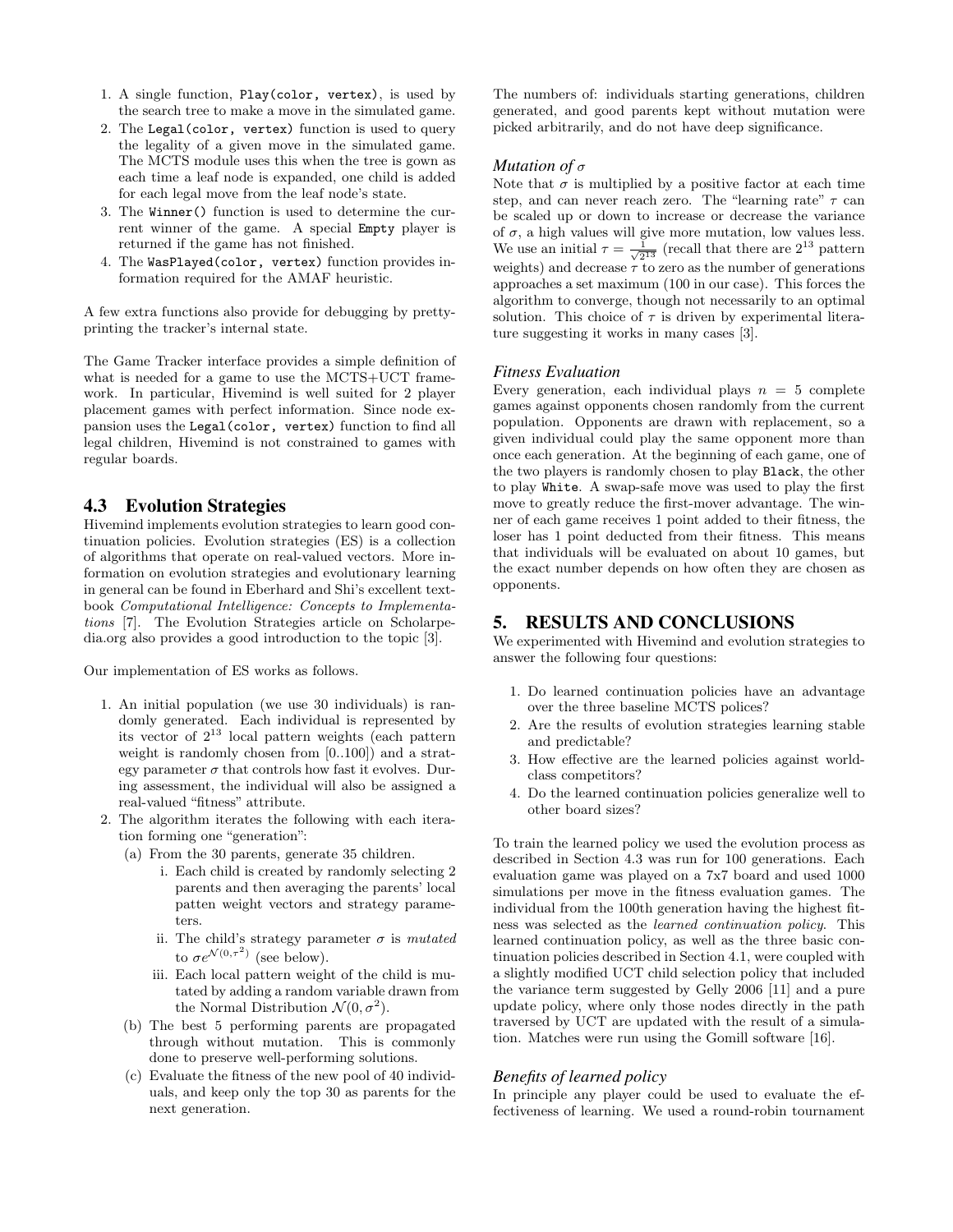|                              | opponent      |           |                          |  |
|------------------------------|---------------|-----------|--------------------------|--|
| player                       | default       |           | uniform uniform (tenuki) |  |
| uniform                      | 70.50%        |           |                          |  |
| uniform (tenuki)   $61.00\%$ |               | $50.00\%$ |                          |  |
| learned                      | 90.00% 84.00% |           | 86.00%                   |  |

Figure 6: All-play-all tournament of the 4 Hivemind variants. Each element is the percent win-rate of the row variant versus the column variant.

between the learned policy and the three following continuation policies that were easily implementable in Hivemind.

- Default The next move is chosen uniformly at random from the set of all legal moves. This policy corresponds to setting all of the weights to 0 in our encoding .
- Uniform local The next move is chosen uniformly at random from the empty locations adjacent to the last move. If no legal move exists on these 6 points, then the move is chosen uniformly from the set of all legal moves (i.e. using the default policy). This policy corresponds to setting all the weights to 1.
- Uniform local with "tenuki" The tenuki (Japanese for "play away") variant is a mixture of the Default and Uniform local policies. With probability 5/6 the move is chosen with the Uniform Local policy and with probability 1/6 it is chosen with the Default policy.

Each match consisted of 200 games on a 7x7 board where the first player alternated was forced to start with a swap- $\text{safe}^2$  move. Each player was allowed 10,000 simulations per move and the results are shown in Figure 6.

The learned policy is the decisive winner, winning almost 90% of its games. This shows the clear benefits of automatically learned weights over the default continuation policies. We originally thought that the addition of a tenuki probability would add beneficial diversity to the continuation searches, but it has little or no improvement over the uniform local policy. As expected, uniform local play significantly improves upon the default (random selection over all legal moves) continuation policy.

#### *Stability of Evolution*

A natural concern is that the evolution strategies could have large variations in their end results and our first learned policy was just a "lucky" happenstance. To protect against this, we re-ran the learning process described above another 9 times, creating a total of 10 different learned continuation policies. We then played 200 game matches between each of the resulting policies and the default policy using the above protocol. The following table gives the resulting win-rates for the learned policies.

|  |  | Winning % for Learned Policy vs. Default    |  |  |  |
|--|--|---------------------------------------------|--|--|--|
|  |  | 1 2 3 4 5 6 7 8 9 10                        |  |  |  |
|  |  | 91 90.5 90.5 87.5 90.5 93.5 93 91.5 87 92.5 |  |  |  |

<sup>2</sup>A swap-safe first move is a neutral or mediocre move by the first player in an attempt to eliminate the first-player advantage. This is similar to the  $Komi$  rule in Go. We used C4 in our 7x7 games and C8 in the 11x11 games.

The 10 learned policies were tightly clustered with a mean of 90.75% and a standard deviation of only 2.14%. This surprising result indicates that the evolutionary process is far more stable than we expected.

#### *Comparison against MoHex*

A potential problem with self-learning is that the system might only be learning how to exploit the weaknesses of its competitors, and not making a general improvement in playing strength. We use "general playing strength" in an intuitive sense – we want to avoid focusing on particular "tricks" that are only effective against the algorithms in the current population. Although improvement against the three baseline opponents gives some evidence against this over-specialization, we perform further comparison against a strong outside control. For this, we used the MoHex program from the University of Alberta, compiled and run with its default settings [2]. The optimization and domain expertise in MoHex make it a very strong competitor – MoHex has won the computer Hex world championships in 2008, 2009 and 2010.

In the 7x7 matches against MoHex, MoHex played with the default time limit of 10 seconds per move while the Hivemind programs again used 10,000 simulations per move. MoHex uses some of its time to perform game theoretic search and pruning before the Monte-Carlo phase. The pre-search can also discover "must-play" moves that will be immediately played in lieu of the MCTS. Although the time controls are not directly comparable, we did track CPU seconds per game. MoHex used about 35 CPU seconds per game while the Hivemind programs were a bit faster. Since we were unable to force MoHex to play a particular first move, all games had the Hivemind variant moving first with the swap-safe move. The Hivemind win percentages (400 game matches) and average CPU seconds used against MoHex are given below.

|          | Learned policy |       | Uniform local Default policy |
|----------|----------------|-------|------------------------------|
| win %    | 42\%           | -26%  | 11.75%                       |
| cpu secs | 20.34          | 15.79 | 13.3                         |

As expected, the learned policy does significantly better against MoHex than the other policies, with the Learned policy winning above 40% of its games (the results for the other 9 learned policies are similar, with win rates from 39% to 47%). The good performance against MoHex is a little surprising, and could be due to the relatively small board size and/or a swap-safe move that favors the first player (after any first move, one of the players will have a forced win). Despite this, the superiority of the learned policy over the baseline ones is dramatically evident.

#### *Generalization across board sizes*

The time required to learn greatly depends on the boardsize used. For training, a boardsize of 7x7 was chosen as a tradeoff between computation time and the game's deepness and subtlety. We now examine how well the policy learned on 7x7 boards generalizes to larger boards. We played 200 game matches on 11x11 and 13x13 boards between the learned policy and the default and uniform local policies. Because of the increased boardsize, each player used 100,000 simulated playouts per move.